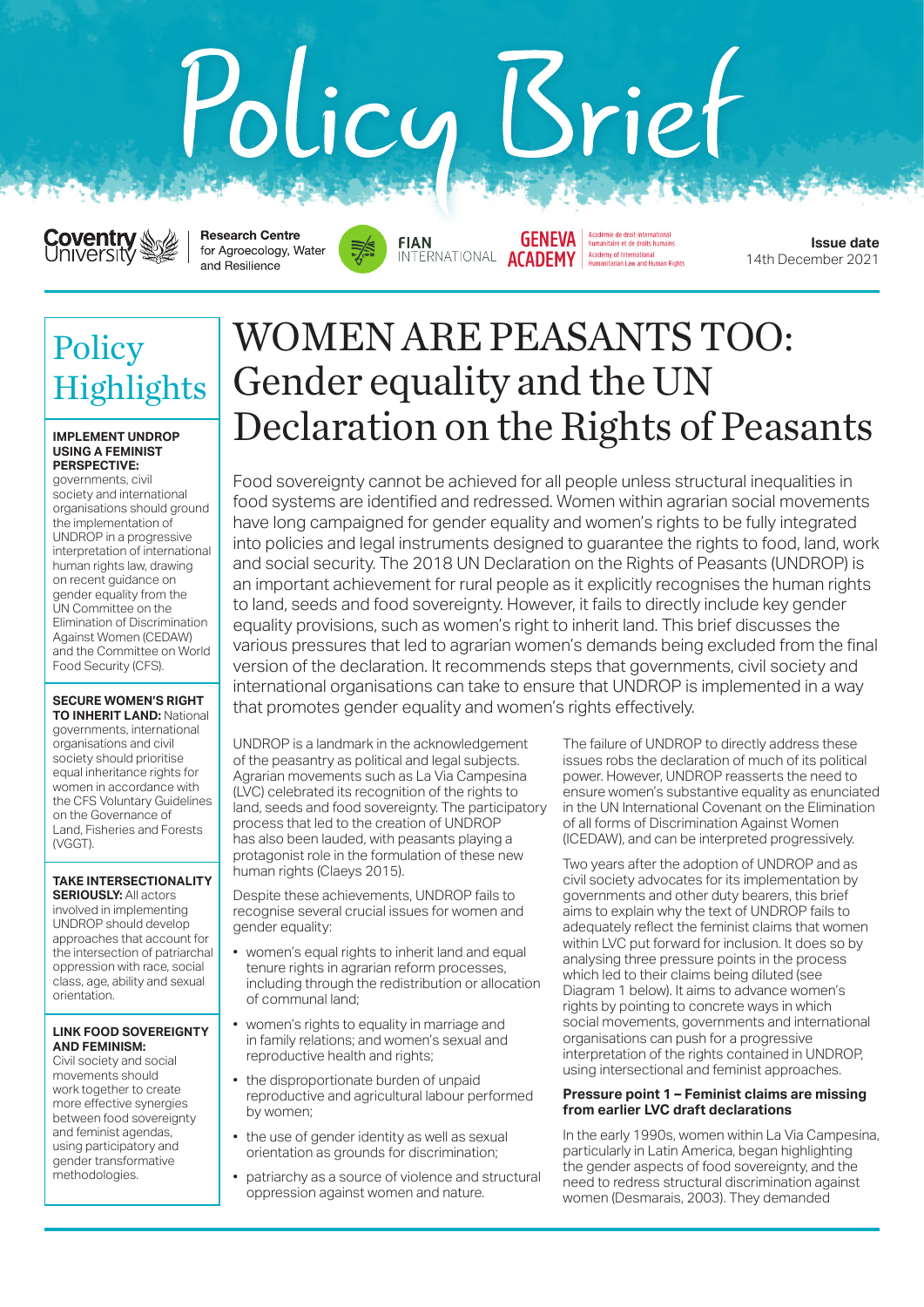**Intersectionality**: Discrimination can affect all aspects of social and political identities (gender, race, class, sexuality, disability, age, etc.) and the way these overlap (or "intersect"). Applying an intersectional approach means assessing how multiple forms of oppression come together to create new types of discrimination and inequality.

Feminism(s): A range of social and political movements and ideologies that share a common goal: to expose and redress sociopolitical power hierarchies and privilege revealed in patriarchal gender relations but extending to and influenced by other power factors such as class, post/neo-colonial relationships, ethnicity, and religion. There are numerous feminisms, with different viewpoints and aims.

**Gender justice/equality**: Movement demanding equal ease of access to resources and opportunities regardless of gender, including economic participation and decision making; and valuing different behaviours, aspirations and needs equally, regardless of gender.

**Gender sensitive/transformative**: An approach that actively examines, questions and changes rigid gender norms and imbalances of power.

**LGBTIQ+**: Umbrella term to discuss issues relating to sexuality and gender identity. The acronym stands for Lesbian, Gay, Bisexual, and Transgender, with recent addition of Intersex, Queer and + to encompass spectrums of sexuality and gender.



Diagram 1: The watering down of women's rights in negotiating UNDROP

gender equitable participation and representation within peasant organisations, the elimination of all forms of gender-based violence and discrimination, and protection for women's bodily autonomy and their sexual and reproductive health and rights. They also insisted on the importance of guaranteeing women's equal rights to land and resources, and made explicit connections between the capitalist exploitation of women's labour and the exploitation of nature, using ecofeminist approaches. More recently, discussions have taken place within LVC around the rights of LGBTIQ+ persons in rural areas with a view to ensuring a more inclusive, non-binary approach to sex and gender-based discrimination.

Yet, the early draft declarations developed by Indonesian and South East Asian peasant organisations between 1990 and 2002 did not take a feminist approach to peasants' rights. Provisions in the drafts consistently referred to both men and women as rights-holders but the focus was the protection of the smallholder family farming unit from neoliberal/capitalist agriculture. This meant that inequalities within agrarian farming households were effectively erased. The final LVC draft, adopted in 2008 after consultations with all the different regions, contained only a few articles on non-discrimination and women's rights to be protected from gender-based violence.

The development of the over-arching peasants' human rights agenda thus became disconnected from feminist and genderrelated claims being made by women in LVC. The invisibility of feminist demands in the 2008 LVC draft declaration is something of a paradox, given that popular peasant feminism was already emerging as a powerful political idea within certain LVC regions, particularly in Latin America.

## **Pressure point 2 – Peasant claims translated into agreed human rights language**

When states started negotiating the UNDROP in 2013 they used the 2008 LVC draft declaration on the Rights of Peasants - Women and Men as a basis for discussion. This is unprecedented in the history of the UN Human Rights Council (HRC) and gives the UNDROP additional legitimacy due to its emergence 'from below' (Claeys and Edelman, 2020).

In 2015, the Chair of the negotiations, the Bolivian Ambassador, released a revised draft in an effort to reinforce the coherence of the text with existing human rights standards, respond to states' objections and "translate" peasant claims into more "acceptable" demands. To do this, she drew from what diplomats call "agreed language", i.e. language from previously adopted international human rights convenants, such as ICEDAW (Ramli and Yahya 2014). This move was positive for gender equality as new gender equality provisions drawn from existing international human rights instruments were introduced into the text:

- a stand-alone article on **gender equality** (Article 4) which stated that 'gender identity is not a barrier to realising human rights';
- a separate article on the **rights of rural working women** (Article 6), based on Article 14 of ICEDAW with some additions, including recognition of the discriminatory impact of genderbased violence against women, as well as gender identity as a ground for discrimination;
- language on **non-discrimination in land rights** (Article 19), which went beyond the guarantees contained in Articles 14 and 16 of ICEDAW to include women's equal 'right to inherit and bequeath' land tenure rights.

While many of these provisions were later shortened, deleted or revised in the negotiations, the use of the women's rights framework of ICEDAW helped move the draft declaration away from its initial emphasis on family farming to give greater visibility to the human rights of rural women. At the same time, reliance on "agreed language" and in particular on "traditional" language from ICEDAW did not support the inclusion of many of the more far-reaching, feminist claims made by women's rights advocates in LVC, including the linkages between violence against nature and gender-based violence against women, the need to guarantee women's sovereignty and control over their own bodies, and the relationship between patriarchy and capitalist exploitation of women's productive and reproductive labour. This illustrates the limitations of the 1979 ICEDAW, which advances women's rights within the confines of mainstream gender equality policies and legal frameworks without advocating for radical or systemic change (Bourke Martignoni 2018).

While some feminist claims are contained in more recent and progressive developments in international law, such as CEDAW's interpretive General Recommendation (GR) no. 34 on the rights of rural women (2016), they were not included in UNDROP because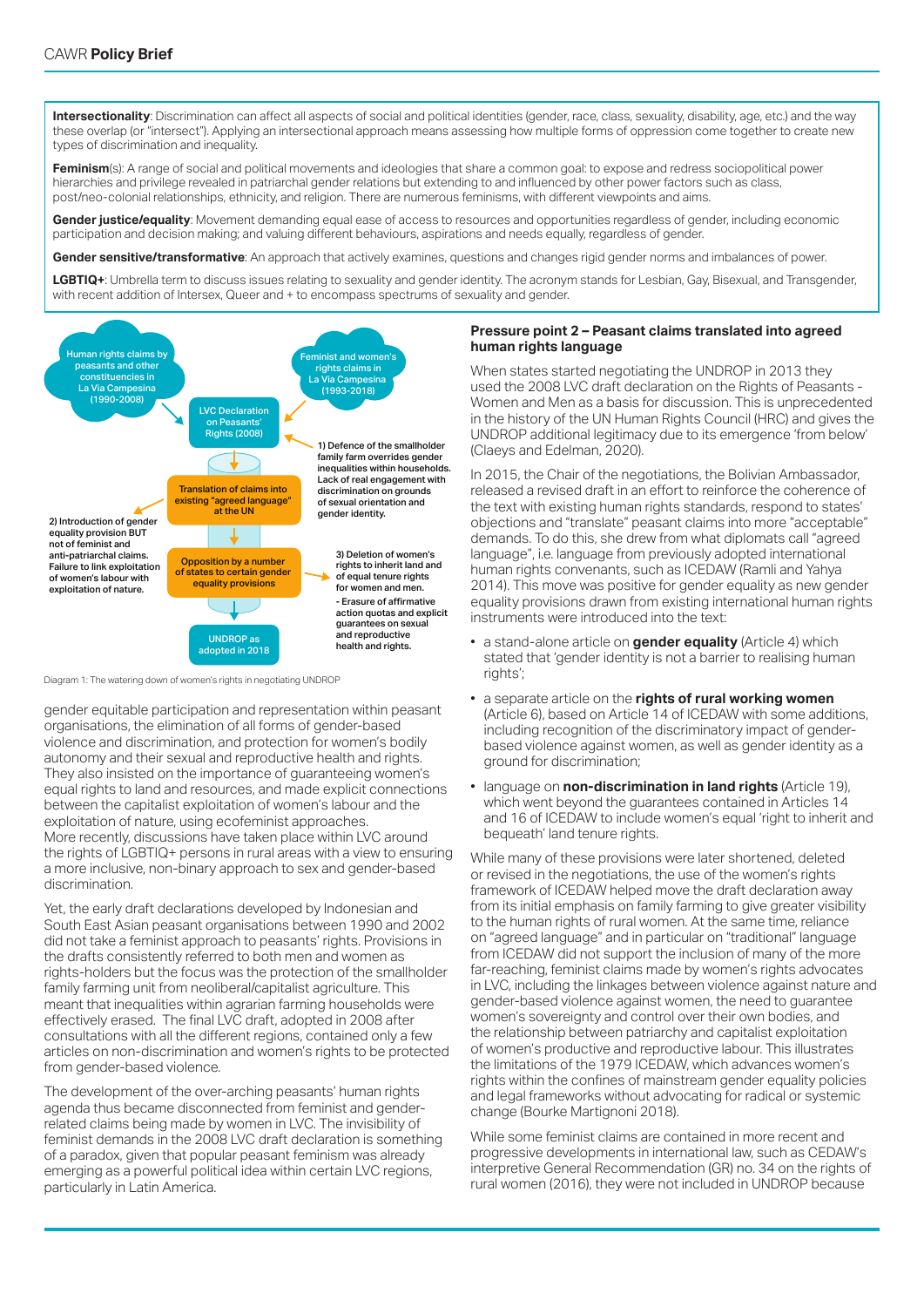both processes developed in parallel. Some of the important issues articulated in GR no. 34 that resonate with ideas from feminist groups in LVC include:

- the 'negative and differential impact' of trade liberalisation, privatisation and commodification of land and natural resources on the rights of rural women;
- the obligations of states and other duty bearers to redress the disproportionate burden of unpaid care and agricultural work performed by women;
- the importance of temporary special measures for the achievement of substantive gender equality in inheritance and user rights over land, including communal lands;
- the need to guarantee women's sexual and reproductive health and rights.

## **Pressure point 3 – Hostility to gender equality by some states within the Human Rights Council**

Negotiations continued in the HRC between 2015 and 2018, leading to several new drafts before the adoption of the final text of UNDROP. In this period, the Bolivian Chair viewed it as politically expedient not to insist upon a number of key gender equality provisions which elicited opposition from Egypt and other allies (making up the non-aligned movement). Securing support from these members was key to ensuring the number of votes needed for the Declaration to be adopted.

As a result, the following women's rights issues – which are included in other international human rights instruments – are not provided for in the final text of UNDROP:

- women's equal rights to inherit land;
- temporary special measures (including gender parity quotas) for achieving gender equality;
- explicit acknowledgement of women's sexual and reproductive health and rights;
- discrimination against peasants on the grounds of their gender identity or sexual orientation.

The reaction of LVC to the whittling away of these provisions in UNDROP was as diverse as the movement itself. UNDROP was widely seen by LVC and other rural participating constituencies (such as pastoralists, fishers or indigenous peoples) as a way to assert their collective rights to land, seeds, biodiversity and food sovereignty. Achieving recognition of these rights was the movement's priority and the LVC negotiating team clearly did not want to risk losing that battle in order to advance peasant women's







WE, THE PEASANT AND RURAL WOMEN HAVE THE RIGHT<br>To Land, Seeds and Natural Resources on an Equal<br>Basis, RegardLess of Race, Religion, Sexual Orientation,<br>Basis, RegardLess of Resolvit, Colour or Age.



Photos: Carlos Julio Sánchez, Argentina - MNCI - La Vía Campe

rights. Time pressures towards the end of the negotiations in 2018 meant that some of the final revisions to the draft of UNDROP went largely unnoticed by social movement actors and their NGO allies.

## Way forward

Several civil society actors, including FIAN and LVC, are actively promoting methodologies that could be drawn upon to implement UNDROP from a feminist perspective (FIAN 2020). A number of other initiatives can be taken by national governments, international organisations and civil society actors to promote gender equality and women's rights in the implementation of UNDROP.

## **IMPLEMENT UNDROP USING A FEMINIST PERSPECTIVE:**

- Ground the implementation of UNDROP in a progressive, transformative interpretation of international human rights law, drawing on gender equality guidance from human rights institutions, including CEDAW and the Committee on World Food Security (CFS).
- Take concrete steps to address violence against women in intimate relationships as well as in agribusinesses and economic relations.

| What should have been included in UNDROP                                                                                                                             | What was actually included                                                                                                                                                                                                                                      |
|----------------------------------------------------------------------------------------------------------------------------------------------------------------------|-----------------------------------------------------------------------------------------------------------------------------------------------------------------------------------------------------------------------------------------------------------------|
| Women's equal rights to inherit land and equal tenure rights in agrarian<br>reform processes, including through the redistribution or allocation of<br>communal land | Obligation of states to take "appropriate measures to remove and<br>prohibit all forms of discrimination relating to the right to land"                                                                                                                         |
| Women's rights to equality in marriage and in family relations; and<br>women's sexual and reproductive health and rights                                             | Rural women's rights to equal access to adequate health-care facilities,<br>information, counselling and services in family planning                                                                                                                            |
| The need to address the disproportionate burden of unpaid reproductive<br>and agricultural labour performed by women                                                 | Women's rights to decent employment, equal remuneration and social<br>protection benefits, and access to income-generating activities                                                                                                                           |
| Temporary special measures (parity quotas) to achieve substantive<br>equality in political and government institutions                                               | Women's rights to participate equally and effectively in formulating and<br>implementing development planning at all levels                                                                                                                                     |
| The use of gender identity as well as sexual orientation as grounds for<br>discrimination                                                                            | Peasants' right to be free from discrimination based on origin, nationality,<br>race, colour, descent, sex, language, culture, marital status, property,<br>disability, age, political or other opinion, religion, birth or economic, social<br>or other status |
| The need to address patriarchy as a source of violence and structural<br>oppression against women and nature.                                                        | Women's right to be free from all forms of violence.                                                                                                                                                                                                            |